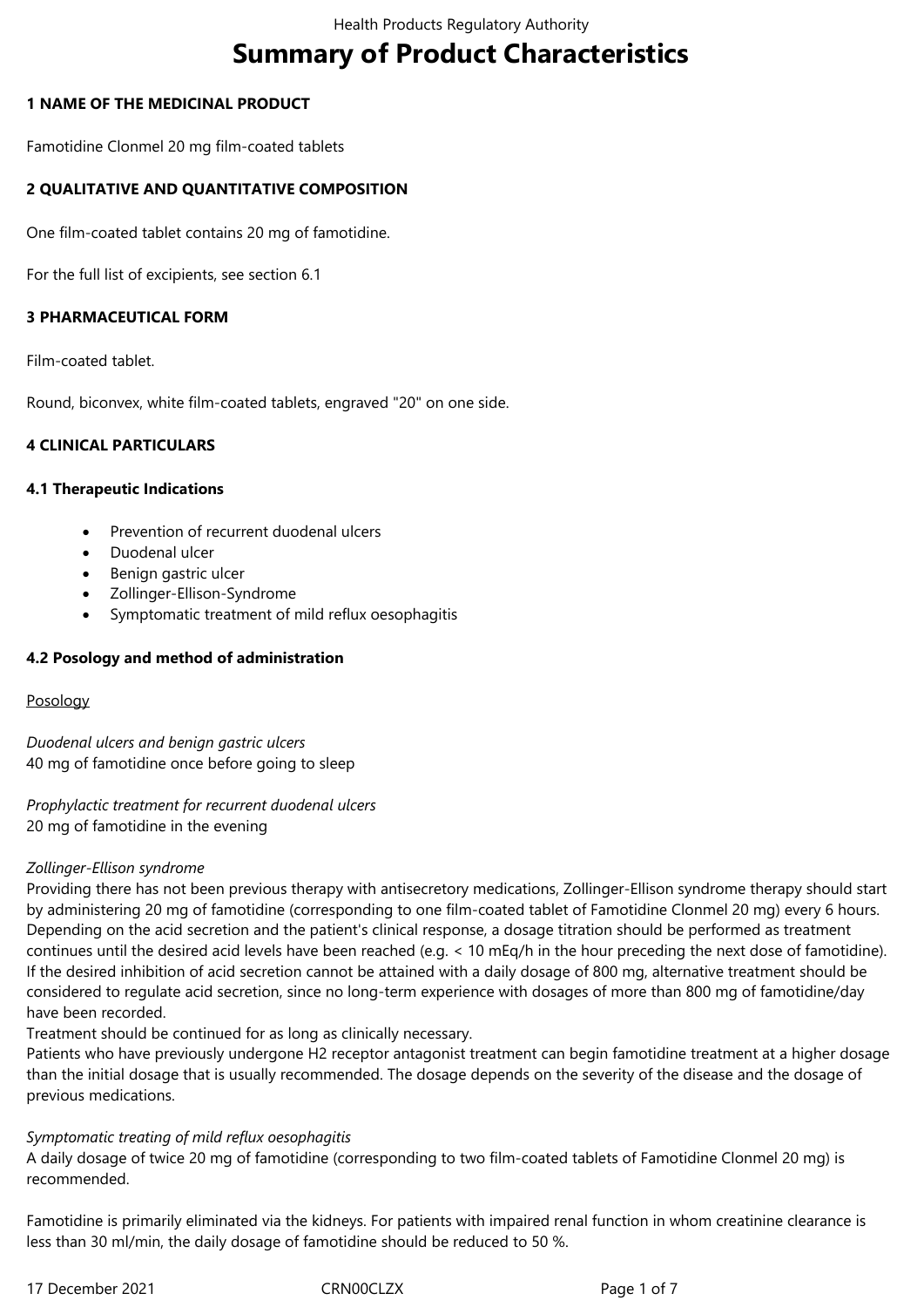Dialysis patients should also take dosages that are reduced to 50 %. Famotidine Clonmel 20 mg should be administered at the end of dialysis or thereafter since some of the active ingredient is removed via dialysis.

# Method and duration of administration

Famotidine Clonmel 20 mg should be swallowed whole with some liquid. It does not need to be taken at mealtimes.

## Prophylactic treatment of recurrent duodenal ulcers

With regards to the maintenance therapy for preventing the recurrence of duodenal ulceration, the recommended maintenance dose of 20 mg has been continued effectively in clinical studies of 12 months duration.

## *Duodenal ulcers and benign gastric ulcers*

In treating duodenal ulcers and benign gastric ulcers, therapy should be conducted for 4 to 8 weeks. This period, however, may be shortened if endoscopy reveals that the ulcer has healed. If an endoscopic examination does not yield such findings, the treatment should be continued for another 4 weeks.

## *Zollinger-Ellison syndrome*

Treatment should be continued for as long as clinically necessary.

## *Symptomatic treating of mild reflux oesophagitis*

Generally, treatment should be conducted for 6 weeks, if necessary for 12 weeks.

## **4.3 Contraindications**

Hypersensitivity to the active substance or to any of the excipients listed in section 6.1. If symptoms of hypersensitivity develop, famotidine should be discontinued.

There is not sufficient information about the safety and efficacy of famotidine in children. Therefore, children should not be treated with famotidine.

# **4.4 Special warnings and precautions for use**

Malignancy cannot necessarily be ruled out when treatment with famotidine has a positive effect on the symptoms. Appropriate diagnostic measures should be used to determine the non-malignancy of an ulcer before famotidine treatment is undertaken.

Famotidine is primarily eliminated via the kidneys and partially broken down in the liver. Caution must therefore be exercised in patients with impaired renal function.

The daily dosage should be reduced for patients with impaired renal function (cf posology).

Do not administer famotidine in cases of minor gastrointestinal complaints.

In patients with duodenal ulcers and benign gastric ulcers the H. pylori status should be determined. Whenever possible, patients with H. pylori should undergo eradication therapy to eliminate the bacteria.

Co-administration of H<sub>2</sub>-receptor antagonists such as famotidine with atazanavir/ritonavir in combination with tenofovir should be avoided (see section 4.5).

# **4.5 Interaction with other medicinal products and other forms of interactions**

No clinically important metabolic interactions with other drugs or substances have been recorded. During concomitant use of substances whose absorption is affected by gastric acid levels, a possible change in the absorption of these substances should be considered. The absorption of ketoconazole or itraconazole can be reduced; ketoconazole should be administered two hours before administering famotidine.

Concomitant use of famotidine and antacids can reduce the famotidine absorption and lead to lower plasma levels of famotidine. Therefore, famotidine should be administered 1-2 hours before taking an antacid.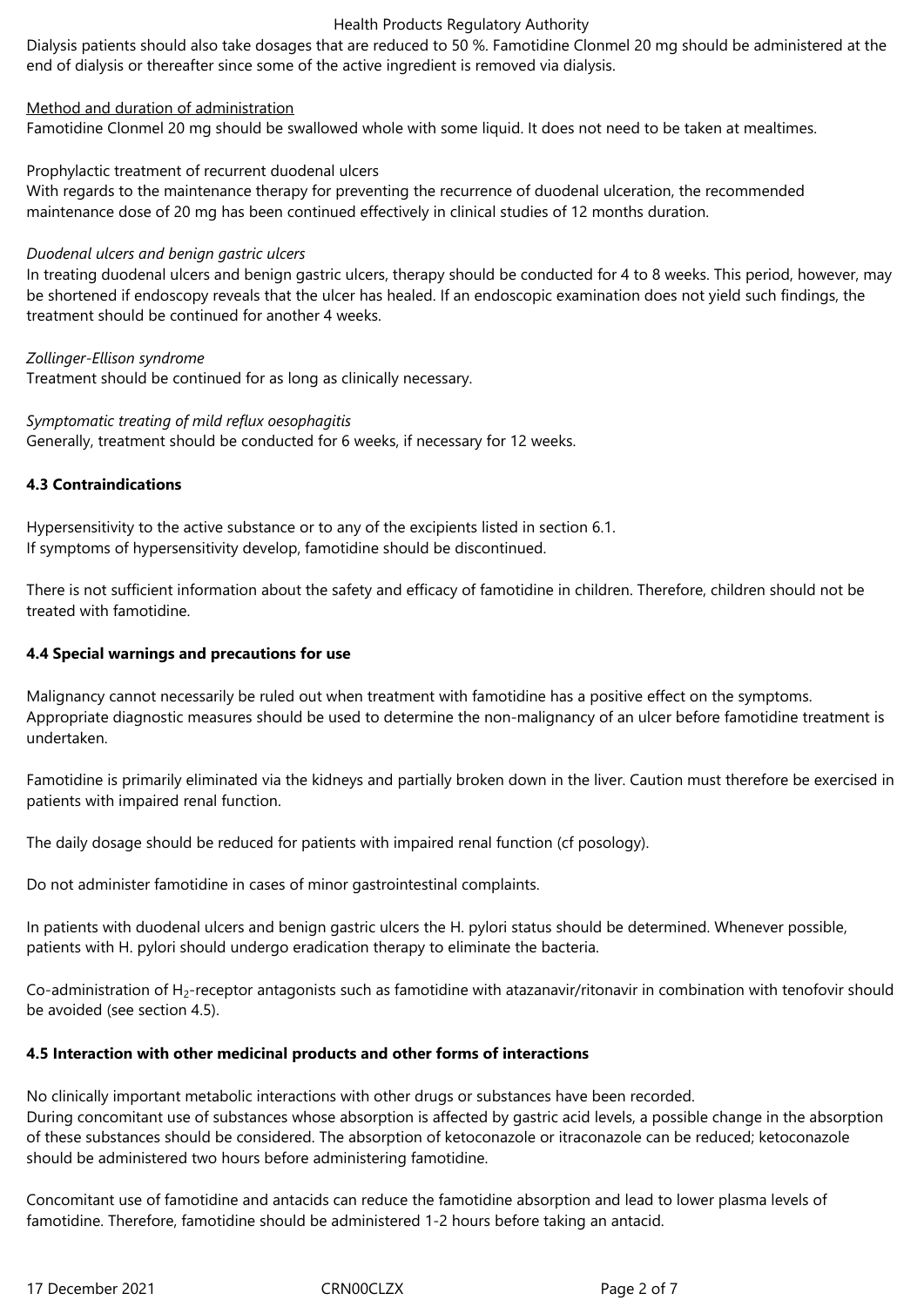Concomitant use of sucralfate inhibits the absorption of famotidine. Therefore, sucralfate should as a rule not be administered within two hours of the famotidine dose.

The administration of probenecid can delay the elimination of famotidine. Concomitant use of probenecid and famotidine should be avoided.

Famotidine has been shown to reduce the bioavailability of atazanavir in dose dependant manner. This can be compensated for by an increased dose of atazanavir. However, when atazanavir/ritonavir combination is taken together with tenofovir, no dose dependency of this reduction is shown. Therefore, it is recommended that patients not taking tenofovir should be treated with maximally 20 mg famotidine, or, of a higher dose is needed, a dose increase of atazanavir should be considered. Patients taking atazanavir/ritonavir combination together with tenofovir should not be treated with famotidine (see section 4.4.).

Risk of loss of efficacy of calcium carbonate when co-administered as phosphate binder with famotidine in haemodialysis patients.

# **4.6 Fertility, pregnancy and lactation**

## **Pregnancy**

In clinical practice, a large number of data on pregnant women exposed to famotidine (more than 1,000 pregnancy outcomes) indicates neither malformative nor foetotoxic effects.

Famotidine can be used during pregnancy if necessary.

## Breast-feeding

Famotidine is excreted in human breast milk in small amounts and the amount received by the child corresponds to about 2 % of the maternal dose adjusted to the weight. No deleterious effects in breast-fed children have been reported. Therefore, famotidine can be used during breast-feeding.

# **4.7 Effects on ability to drive and use machines**

No studies on the effects on the ability to drive and use machines have been performed.

# **4.8 Undesirable effects**

In this section frequencies of undesirable effects are defined as follows: Very common (≥ 1/10); common (≥ 1/100 to < 1/10); uncommon (≥ 1/1,000 to < 1/100); rare (≥ 1/10,000 to < 1/1,000); very rare (< 1/10,000), not known (cannot be estimated from the available data).

| <b>System Organ</b><br><b>Class</b>               | Common                     | <b>Uncommon</b>                                        | Rare                                                                                                          | <b>Very rare</b>                                                                    | Not known |
|---------------------------------------------------|----------------------------|--------------------------------------------------------|---------------------------------------------------------------------------------------------------------------|-------------------------------------------------------------------------------------|-----------|
| <b>Investigations</b>                             |                            |                                                        | Increase in<br>laboratory<br>values<br>(transaminases,<br>gamma GT,<br>alkaline<br>phosphatase,<br>bilirubin) |                                                                                     |           |
| <b>Blood and</b><br>lymphatic<br>system disorders |                            |                                                        |                                                                                                               | Thrombocytopenia,<br>leukopenia,<br>agranulocytosis,<br>pancytopenia                |           |
| Nervous system<br>disorders                       | Headache,<br>dizziness     |                                                        |                                                                                                               | Paraesthesia,<br>drowsiness,<br>sleeplessness,<br>epileptic seizures<br>(grand mal) |           |
| <b>Gastrointestinal</b><br>disorders              | Constipation,<br>diarrhoea | Dry mouth,<br>nausea,<br>vomiting,<br>gastrointestinal |                                                                                                               |                                                                                     |           |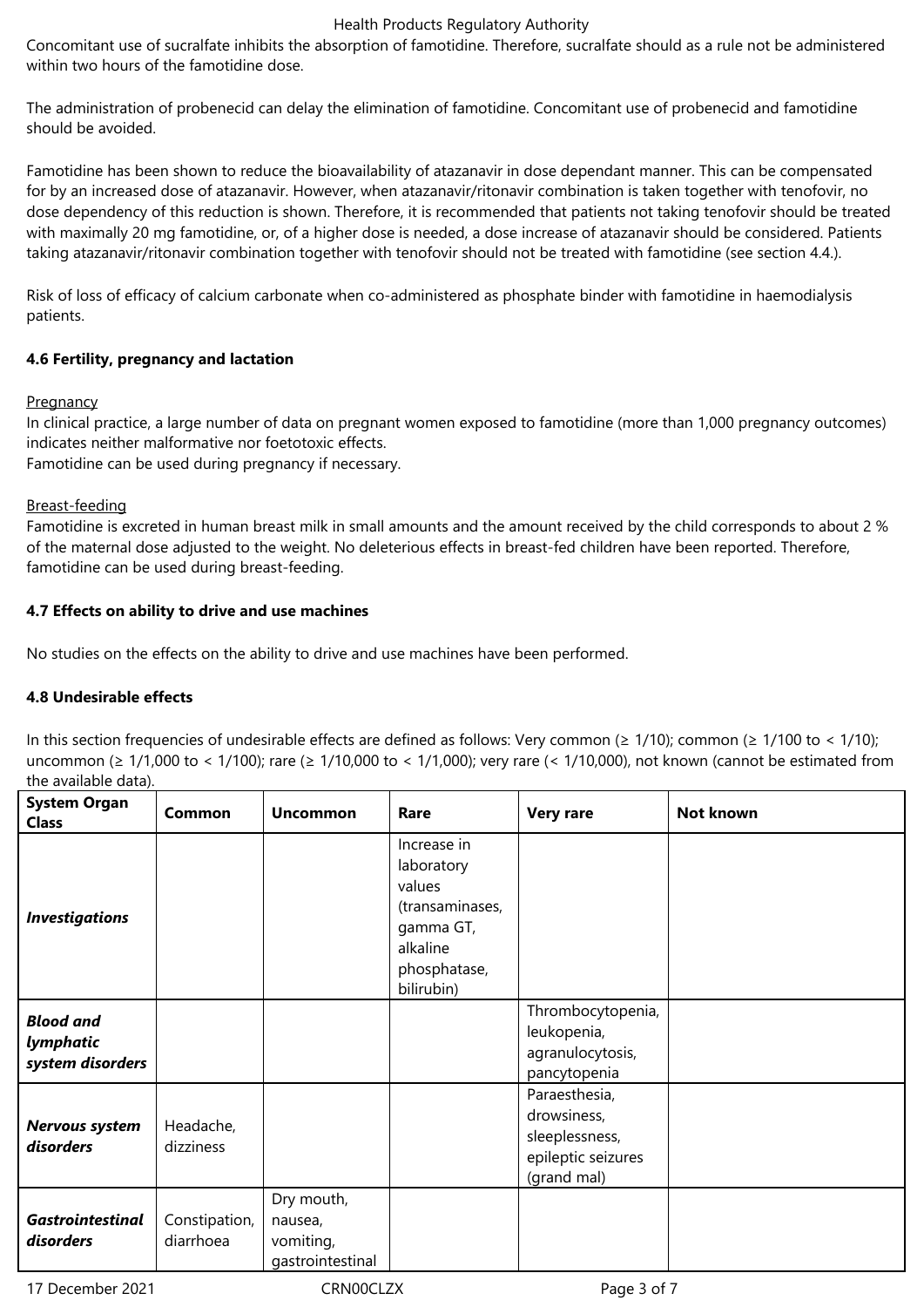|                                                                             | complaints,<br>flatulence,<br>loss of appetite |                                                                                             |                                                                                                                                             |                                                                                                      |
|-----------------------------------------------------------------------------|------------------------------------------------|---------------------------------------------------------------------------------------------|---------------------------------------------------------------------------------------------------------------------------------------------|------------------------------------------------------------------------------------------------------|
| <b>Skin and</b><br>subcutaneous<br>tissue disorders                         | Rash,<br>pruritus                              | Urticaria                                                                                   | Alopecia                                                                                                                                    | Severe skin reactions<br>(Stevens-Johnson<br>syndrome/toxic epidermal<br>necrolysis sometimes fatal) |
| <b>Musculoskeletal</b><br>and connective<br>tissue disorders                |                                                | Arthralgia                                                                                  | Muscle cramps                                                                                                                               |                                                                                                      |
| <b>General</b><br>disorders and<br><i>administration</i><br>site conditions | Fatigue                                        |                                                                                             | Feelings of<br>tightness in the<br>chest                                                                                                    |                                                                                                      |
| Immune system<br>disorders                                                  |                                                | Hypersensitivity<br>reactions<br>(anaphylaxis,<br>angioneurotic<br>oedema,<br>bronchospasm) |                                                                                                                                             |                                                                                                      |
| <b>Hepatobiliary</b><br>disorders                                           |                                                | Intrahepatic<br>cholestasis<br>(visible sign:<br>jaundice)                                  |                                                                                                                                             | Hepatitis                                                                                            |
| Reproductive<br>system and<br>breast disorders                              |                                                |                                                                                             | Impotence,<br>reduced libido                                                                                                                |                                                                                                      |
| <b>Psychiatric</b><br>disorders                                             |                                                |                                                                                             | Reversible<br>psychological<br>disturbances (e.g.<br>hallucinations,<br>disorientation,<br>confusion, anxiety,<br>agitation,<br>depression) |                                                                                                      |

Reporting of suspected adverse reactions

Reporting suspected adverse reactions after authorisation of the medicinal product is important. It allows continued monitoring of the benefit/risk balance of the medicinal product. Healthcare professionals are asked to report any suspected adverse reactions via:

HPRA Pharmacovigilance

Website: www.hpra.ie

# **4.9 Overdose**

There are no reports of overdosing with famotidine.

If this should occur, efforts should be made to inhibit absorption and relieve symptoms.

The usual measures to remove unabsorbed material from gastro-intestinal tract should be employed together with clinical monitoring and supportive therapy.

## **5 PHARMACOLOGICAL PROPERTIES**

## **5.1 Pharmacodynamic properties**

Pharmacotherapeutic group: Histamine H2 receptor antagonist/gastrointestinal medication, ATC code: A02B A03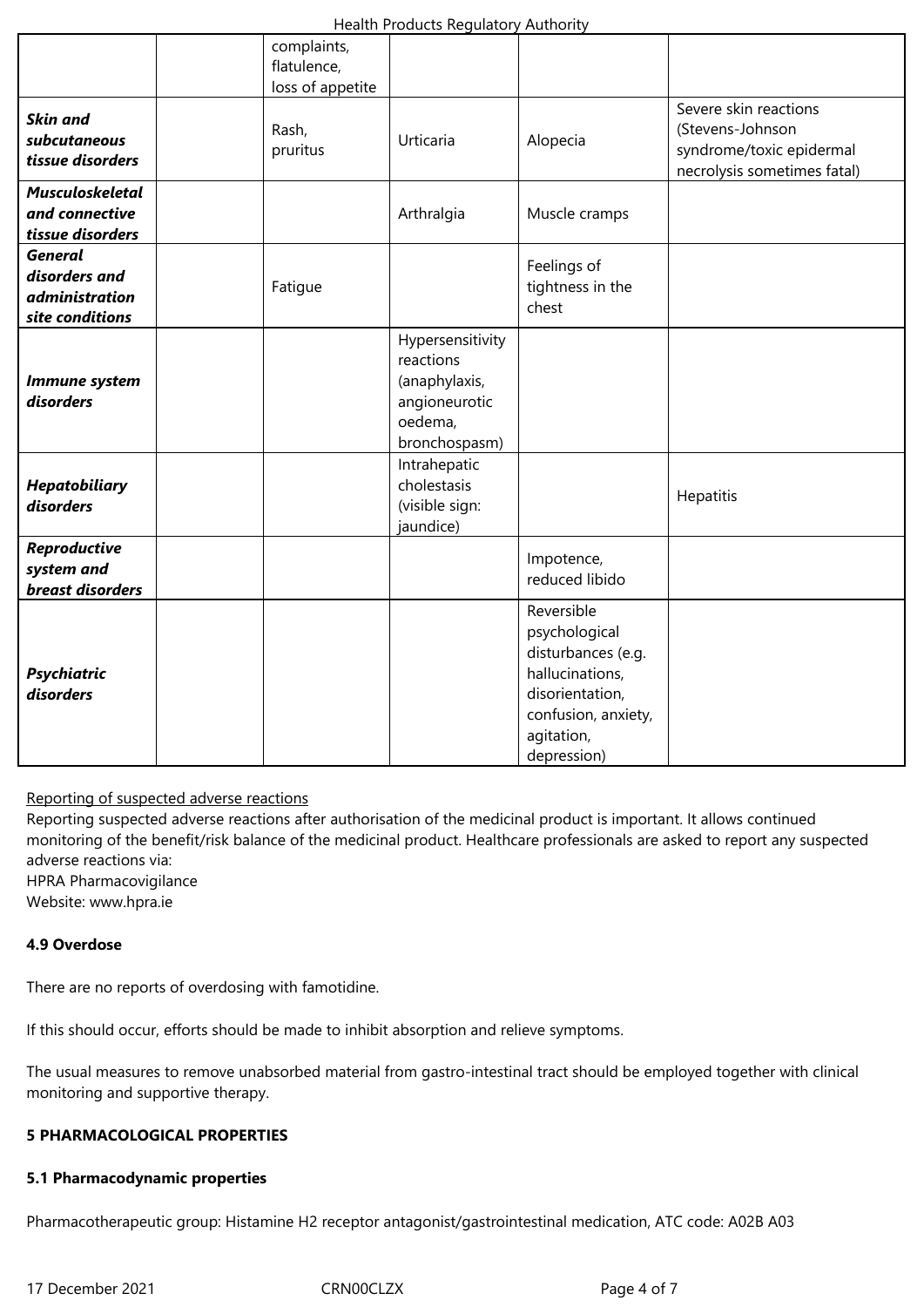Famotidine is a competitive histamine H2 receptor antagonist which leads to the inhibition of gastric acid secretion mediated by the H2 receptors. In addition to the gastric acid levels, the pepsin level is also reduced. To a lesser extent there is also a decrease in the volume of the basal gastric juice and the gastric juice secreted on stimulation. Pharmacological effects on the CNS, immunological, cardiovascular or respiratory parameters have not been observed.

The drug takes effect within an hour of oral administration and reaches its peak efficacy within 1-3 hours.

Individual oral doses of 20 mg and 40 mg effectively inhibited the basal night-time secretion of gastric acid; mean gastric acid secretion was inhibited over a period of 10 hours by 86 % and 94 %, respectively. The same doses, administered in the morning, inhibited the gastric acid secretion stimulated by eating for 3-5 hours p.a. by a mean of 76 % and 84 %, respectively. 8-10 hours after administration, the levels were at 25 % and 30 %, respectively, although the effect of one 20 mg dose persisted for only 6-8 hours in some of the volunteers. Repeated administration did not lead to an accumulation of the active ingredient.

The basal night-time intragastric pH value was increased to a mean of 5 and 6.4 by evening doses of 20 mg and 40 mg of famotidine, respectively. When famotidine was administered after breakfast, the pH value in both the 20 mg and the 40 mg groups was increased to approximately 5 after 3 and 8 hours.

Famotidine had little or no effect on the fasting and postprandial serum gastrin levels. Gastric emptying and exocrine pancreas function were not affected by famotidine, nor were hepatic and portal blood flow. There was also no effect on endocrine function. Hormone levels of prolactin, cortisone, thyroxin (T4) and testosterone remained unchanged under famotidine treatment.

## **5.2 Pharmacokinetic properties**

Famotidine kinetics are linear. Famotidine is quickly resorbed after oral administration.

Oral bioavailability is about 40 %.

Peak plasma concentrations are achieved 1-3.5 hours after administration. Peak plasma concentrations are approximately 0.04 to 0.06 µg/ml after administration of 20 mg of famotidine and 0.075 to 0.1 µg/ml after administration of 40 mg of famotidine. Repeated administration does not lead to an accumulation of the active ingredient. Famotidine absorption is not influenced by concomitant food intake.

Famotidine is found in the cerebrospinal fluid only to a limited extent. The fluid/plasma ratio 4 hours after administering 40 mg of famotidine was a mean of 0.1.

Famotidine is excreted in maternal milk. 6 hours after oral administration, a milk/plasma concentration ratio of 1.78 was reached. The elimination half-life in the plasma is 2.6 to 4 hours.

Up to 30-35 % of the active ingredient is metabolised in the liver; a sulfoxide metabolite is formed.

24 hours after oral administration, 25-30 % of the active ingredient is excreted via the urine unchanged; after intravenous administration, 65-70 % is excreted unchanged in urine. Renal clearance is 250-450 ml/min, which indicates tubular secretion. A slight amount can be eliminated as sulfoxide.

## *Renal insufficiency*:

As renal function declines, renal and total clearance of famotidine decrease without there being an increase in non-renal elimination. The elimination half-life after intravenous injection of a single dose of 20 or 10 mg of famotidine is increased to 4.5-9 hours in moderate renal insufficiency (creatinine clearance 60-30 ml/min), to 10-12 hours in severe renal insufficiency (creatinine clearance < 30 ml/min) and to 18-27 hours in patients with terminal renal insufficiency or anuria. The amount of unchanged famotidine excreted with the urine is reduced to 60 % in patients with moderate renal insufficiency. In cases of severe renal insufficiency it is only 25 %.

Depending on the dialysis procedure (haemofiltration, 5-hour haemodialysis or continuous haemofiltration), dialysis patients have an elimination half-life of 7-14 hours after intravenous administration of 20 mg of famotidine; after oral administration of 20 mg of famotidine, it is 22.5 hours.

*Liver function impairment:*

17 December 2021 CRN00CLZX Page 5 of 7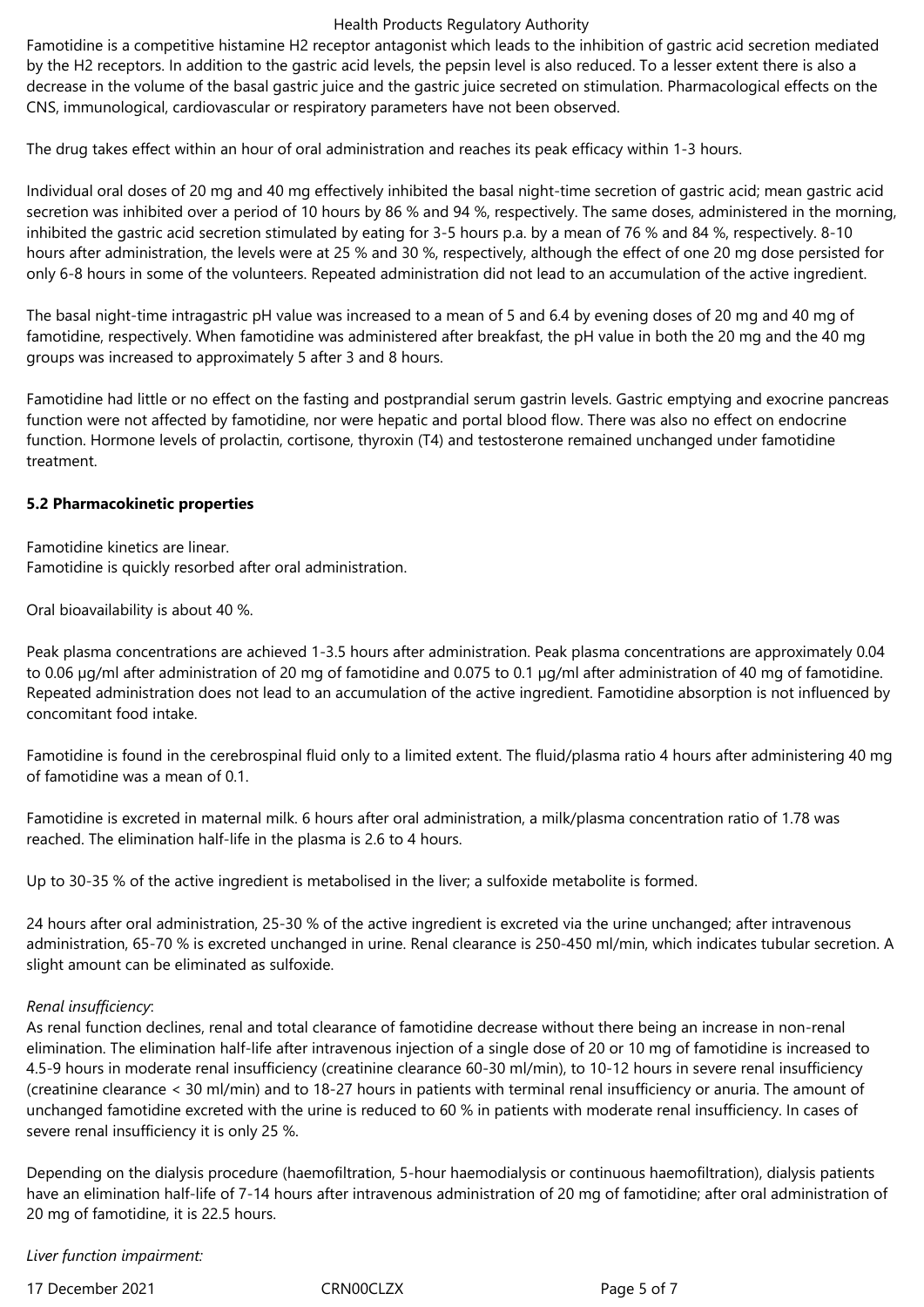The pharmacokinetics of famotidine are unchanged in patients with liver function impairment.

## *Kinetics among older patients:*

Pharmacokinetic studies on older patients showed no signs of any clinically significant age-related changes; however, age-related impairment of renal function should be considered when determining the dosage.

## **5.3 Preclinical safety data**

Preclinical data regarding famotidine reveal no special hazard for humans based on conventional studies of safety pharmacology, repeated dose toxicity, genotoxicity, carcinogenic potential, and toxicity to reproduction.

## **6 PHARMACEUTICAL PARTICULARS**

## **6.1 List of excipients**

Tablet core: Microcrystalline cellulose Maize starch Pre-gelatinised maize starch Povidone Talc Magnesium stearate

| Tablet coat:             |
|--------------------------|
| Hypromellose             |
| Talc                     |
| Titanium dioxide (E 171) |
| Propylene glycol         |

## **6.2 Incompatibilities**

Not applicable.

## **6.3 Shelf life**

4 years

# **6.4 Special precautions for storage**

This medicinal product does not require any special storage conditions.

## **6.5 Nature and contents of container**

The film-coated tablets are packed in PVC/PVDC-aluminium blister packs. 10, 15, 20, 28, 30, 50, 56, 60, 90, 100, 250, 500, 1000 film-coated tablets Not all pack sizes may be marketed.

## **6.6 Special precautions for disposal**

No special requirements

# **7 MARKETING AUTHORISATION HOLDER**

Clonmel Healthcare Ltd Waterford Road Clonmel, Co. Tipperary Ireland